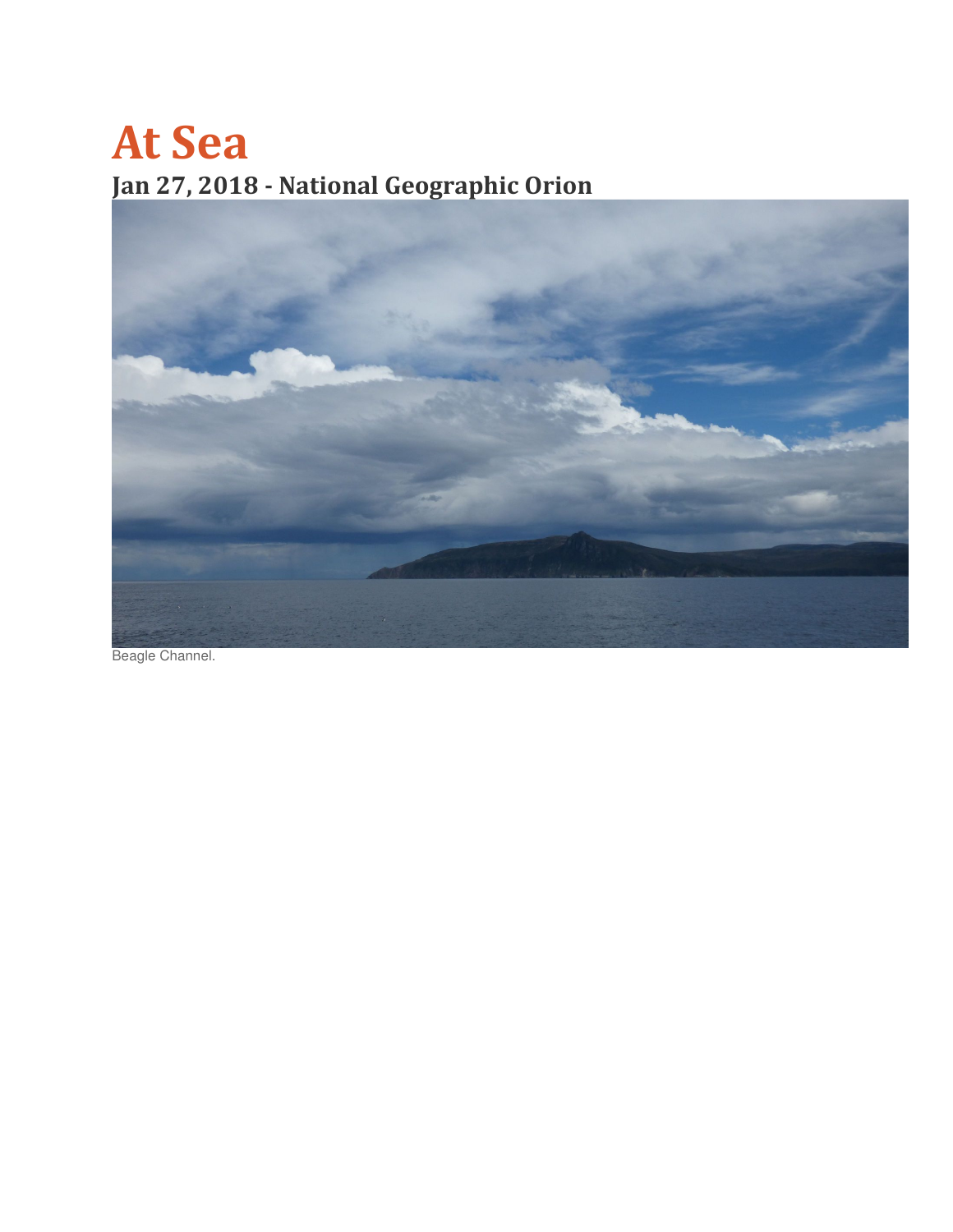

James Hyde collecting boots.

Later tonight we'll reach the dock in Ushuaia once again. We had forgotten the multicolored lupine and the steep roofed homes we saw upon our arrival. It seems so long ago, so many experiences ago. The ecstatic call of the penguins and the varied blue of the ice are behind us, yet the memories linger. The wildness of the places we experienced have changed us in ways beyond words. The charts record our linear journey but the experiences tell another story. Time itself changes when one is surrounded by wilderness. It is hard to say exactly how long one watched a penguin feed its chick, or how much time expired around each iceberg. Somehow the depth of experience changes the perception of time. Our ten days doesn't exactly fit into the calendar. It holds its own space in our lives.

The black-browed albatrosses outside the windows guide us back to port like experienced pilots, sure of the course and speed.

Our Drake crossing has been easy. Calm seas and mild winds gently rocked us to sleep last night and then softly handed us off to the serenity of the Beagle Channel.

Adam Cropp presented the latest science concerning climate change in an engaging and interactive program that was informative and stimulated good conversations.

It is our last day and so we are exchanging information and ways of staying in touch. Conversations are debating the next trip to take and who would like to come along on that trip.

Rented boots are returned to an ever entertaining staff.